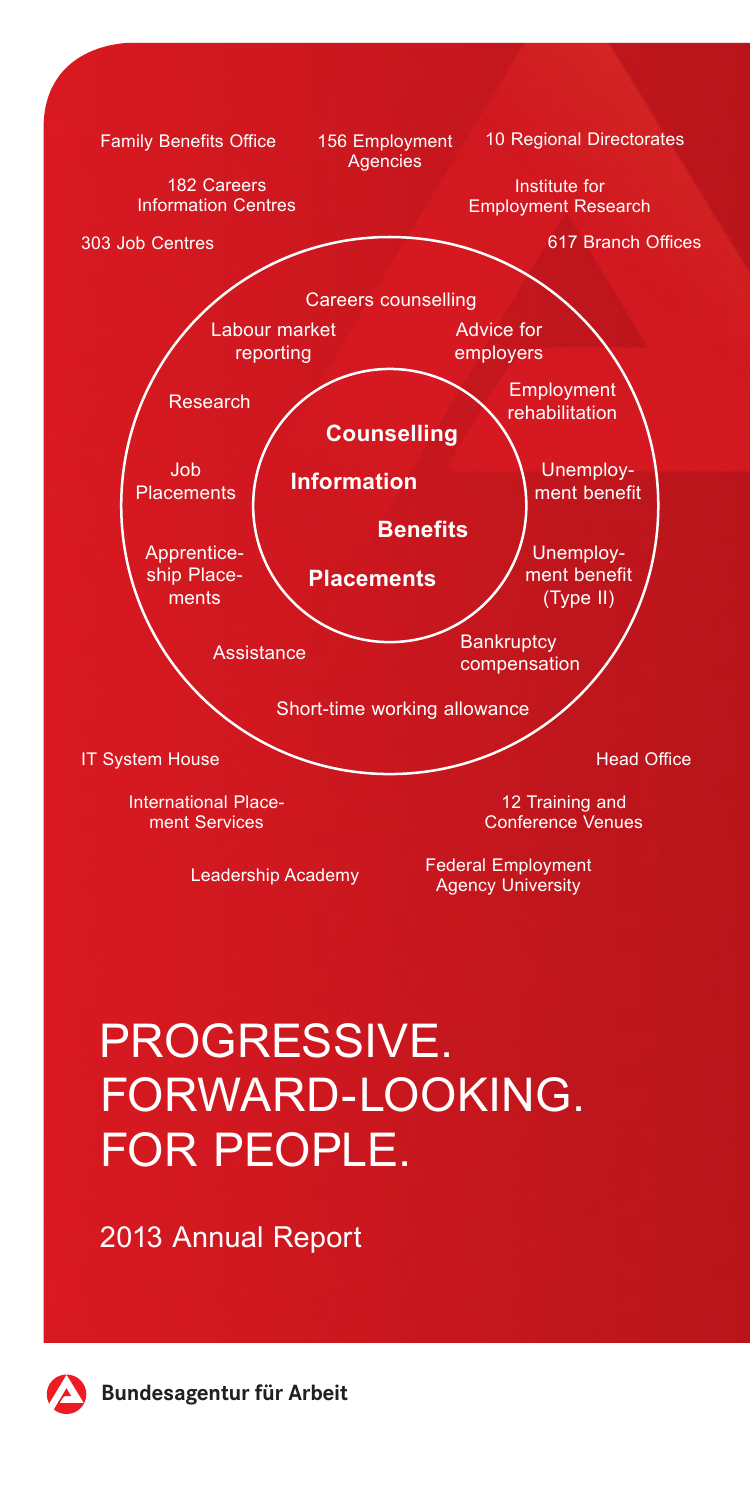

*2013 was characterised by lower economic dynamics, growing employment and a slight increase in unemployment. However, even with low growth, there were opportunities in the labour market with businesses finding skilled workers among the so-called 'hidden labour force' or from among well qualified immigrants. The unemployed were benefitting less from demand among employers.*

*The Federal Employment Agency (Bundesagentur für Arbeit - BA) confronted these developments and responded to them with forward-looking programmes. To name but a few, these include qualification-oriented training programmes and measures for those returning to the labour market, initial training programmes for young adults without a professional qualification and special measures for people with a disability. The success of such programmes will to an extent become evident in the coming years. However, we are confident that we are investing in people and their future prospects in a sensible and lasting way.* 

Homme fel

**Raimund Becker** Member of the Managing Board, responsible for unemployment insurance

**Heinrich Alt**  Member of the Managing Board, responsible for basic income support

Illiliant My Frank-J. King

**Frank-J. Weise** Chairman of the Managing Board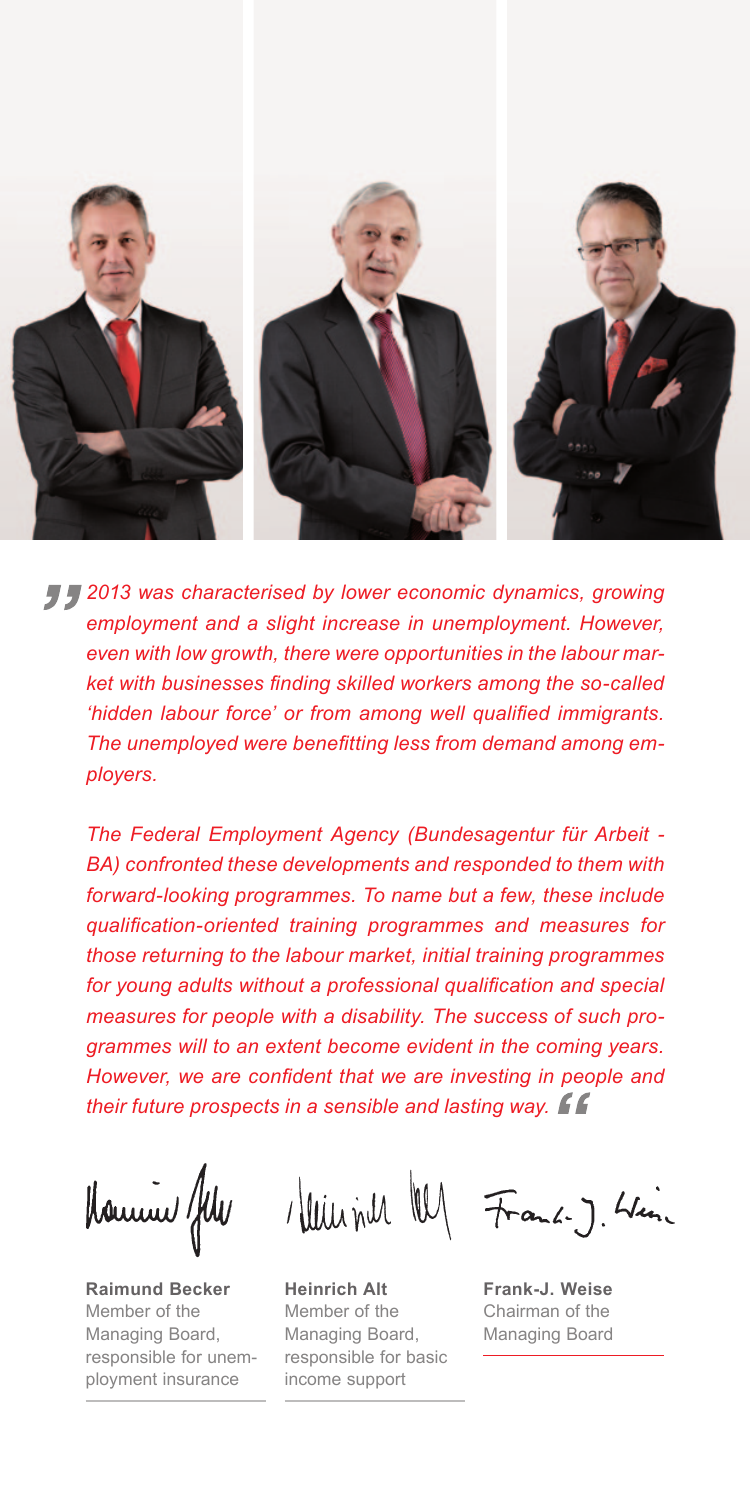# DUTIES OF THE FEDERAL EMPLOYMENT AGENCY

The BA has the statutory responsibility to prevent the emergence of unemployment and to limit as much as possible the duration of unemployment as well as to support balance in the labour market. By providing targeted information and individual counselling to its clients, the BA creates transparency in labour market trends and contributes to balance in the labour market by providing placement services. Through targeted vocational preparation and promoting its training and further education programmes, the BA makes a significant contribution to the securing of skilled workers in Germany.

The BA develops solutions to achieve a stronger integration into the labour market of women, young people, older people, people with severe disabilities, people in employment rehabilitation programmes and migrants. The BA is committed to equality of opportunity and places value on diversity.

On a European level the BA is deeply involved in labour market and education and training policy initiatives and as part of increasingly international markets it networks closely with other European public employment services.

In a rapidly evolving information and knowledge society, the BA through its professional e-services is supporting the initiative and problem-solving skills of its clients. By doing so, this means more time can be given to advising and supporting people who require more intensive assistance.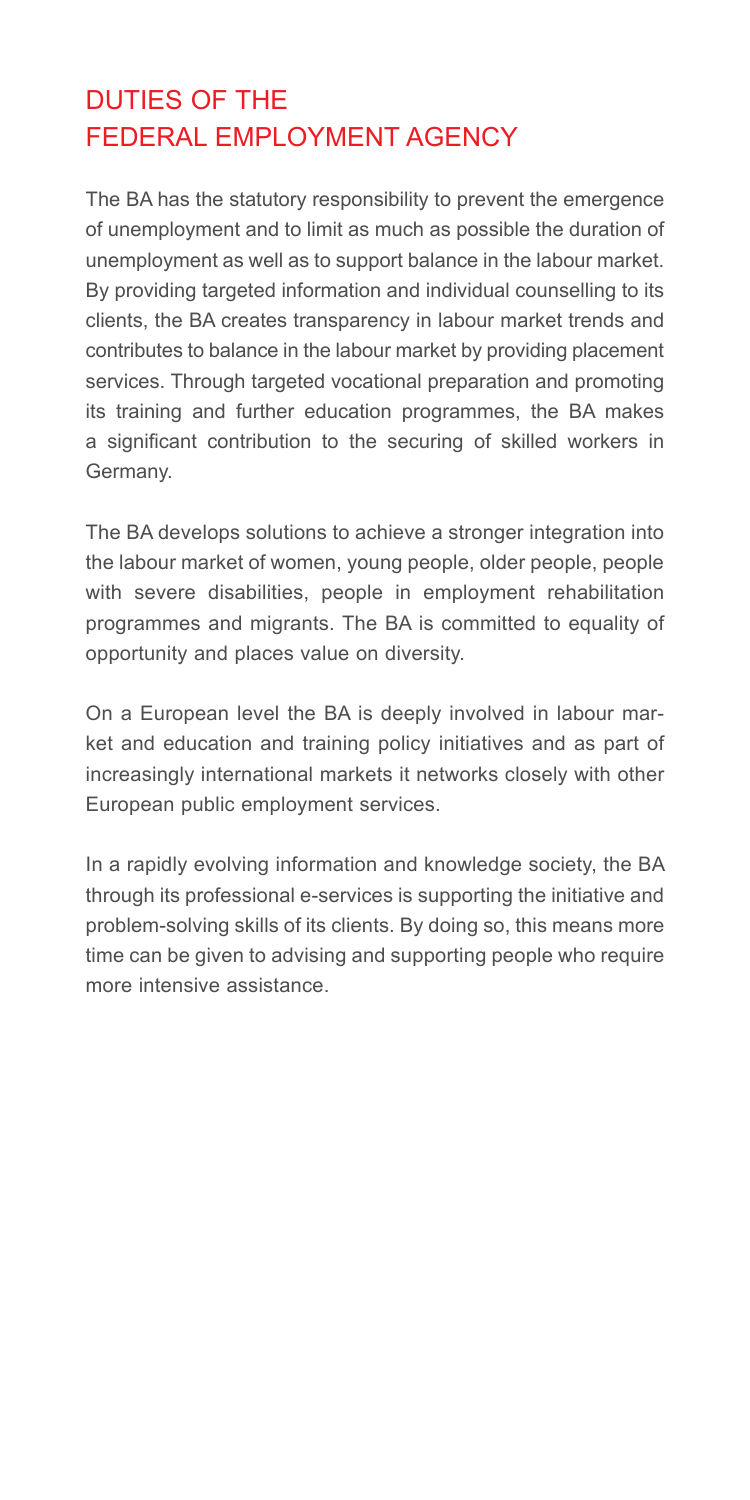### GOVERNING BOARD

The Governing Board advises and oversees the Managing Board of the BA. It consists of 21 members and 15 deputy members from trade unions, employer associations and public bodies at federal, state and local level.

In 2013 the work of the Governing Board focussed on:



**Annelie Buntenbach** Chairwoman of the Governing Board

• 'AusBILDUNG wird was – Spätstarter gesucht' - this initiative for

the initial training of young adults is intended to mobilise the employment potential of those aged between 25 and 35 who lack vocational qualifications.

• various large projects designed to increase the use of and improve the range of services available to job-seekers and employers,



**Peter Clever** Deputy Chairman of the Governing Board

- • qualitative further development of the BA's targets and control systems,
- • safeguarding the interests of those paying contributions into the unemployment insurance system through the configuration of services, e.g. enhanced careers information,
- and promoting mobility as well as youth employment in Europe.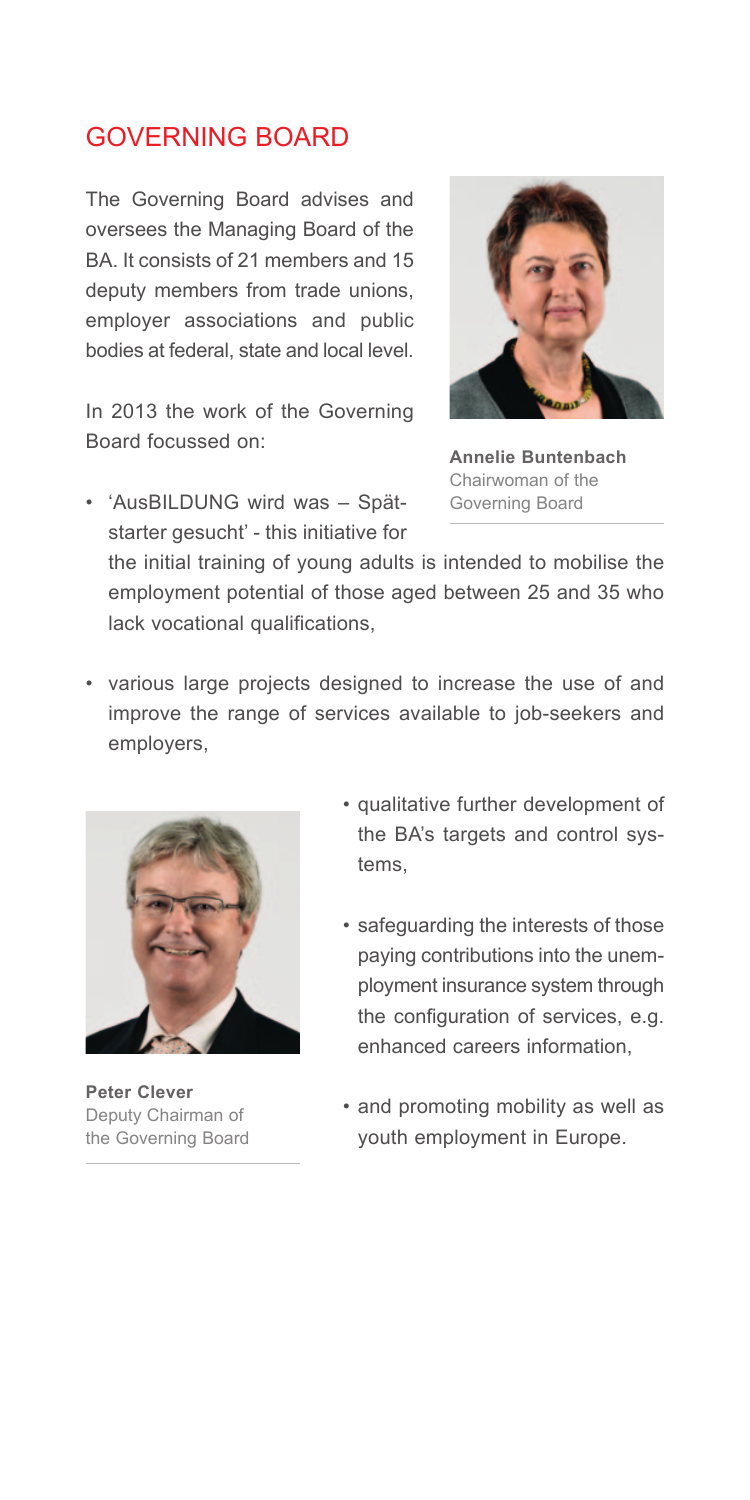# FURTHER DEVELOPMENT OF THE FEDERAL EMPLOYMENT AGENCY



*With its 'BA 2020' strategy programme, the BA has outlined a vision for the future orientation of its range of services. In the future it also wishes to assume responsibility for the labour market and offer appropriate solutions for issues affecting its clients.*



*In May 2013 the BA's 40 Operational Services in which the processing of all services is bundled together entered into operation. This required the blanket introduction of an electronic filing system (eAkte) with which services can be provided without using paper and irrespective of location.*



*Following reorganisation in May 2013, 102 local Family Benefits Offices were merged into 14 offices with up to 10 local branch offices forming part of them. By doing so, the BA has laid down the marker for optimising how its work is carried out and therefore improving the customer service offered by the Family Benefits Office.*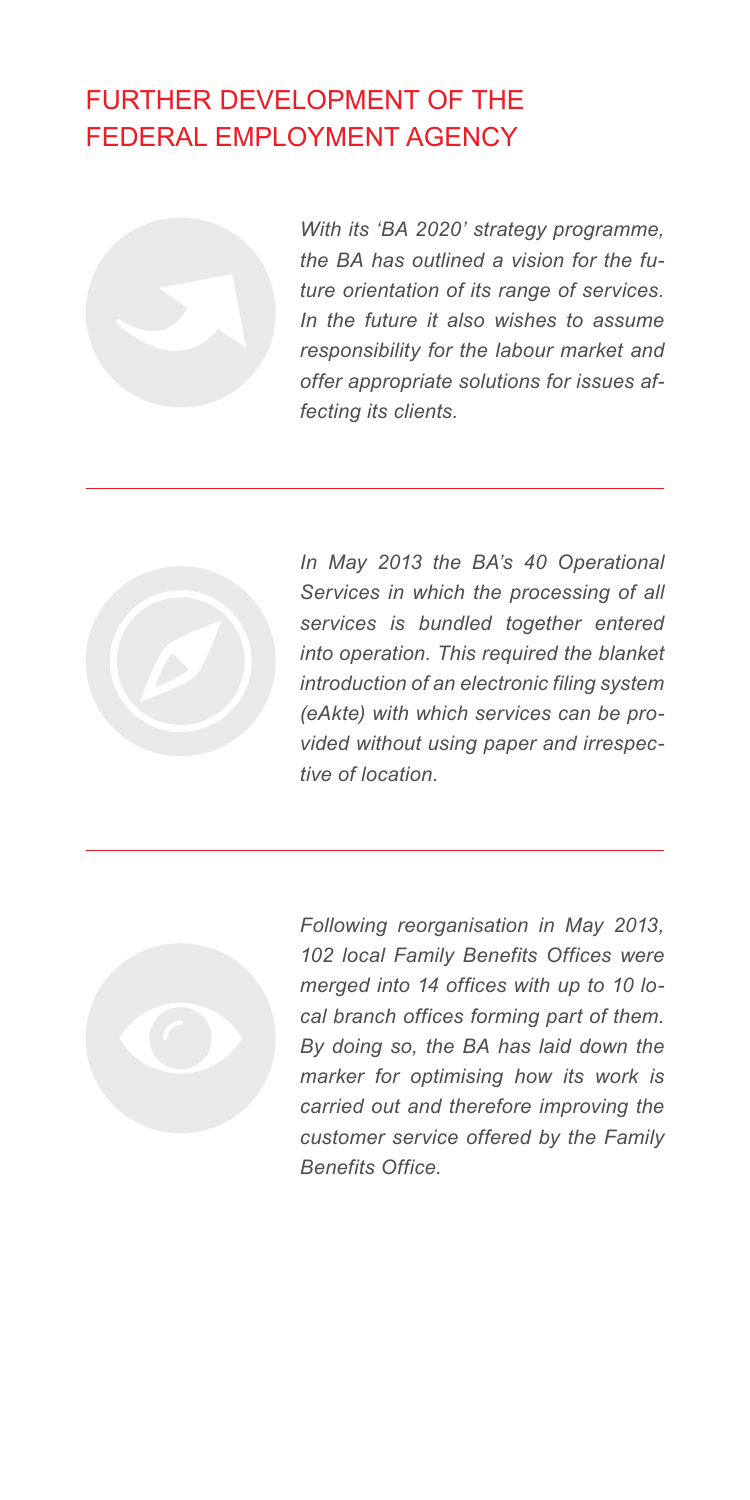# LABOUR AND VOCATIONAL TRAINING MARKET IN DETAIL

|                                                                                        |              | 2013              | Change<br>compared to<br>previous year |
|----------------------------------------------------------------------------------------|--------------|-------------------|----------------------------------------|
| No. of unemployed persons                                                              | <b>Stock</b> | $2.95$ m          | $+1.8%$                                |
|                                                                                        | Entrance     | 7.78 m            | $+0.1%$                                |
|                                                                                        | Exit         | 7.74 m            | $+0.4%$                                |
| Unemployment rate                                                                      |              | 6.9%              | $+0.1$ pp                              |
| No. of underemployed persons<br>(excluding short-time work)                            |              | 3.90 m            | $-0.6%$                                |
| No. of persons in gainful employment                                                   |              | 41.84 m           | $+0.6%$                                |
| No. of persons in employment subject<br>to social insurance contributions <sup>1</sup> |              | 29.27 m           | $+1.2%$                                |
| No. of 'marginal' part-time paid workers <sup>1</sup>                                  |              | 7.45 m            | $+0.5%$                                |
| No. of registered vacancies                                                            | <b>Stock</b> | 434,000           | $-9.0%$                                |
|                                                                                        | Entrance     | $1.82 \text{ m}$  | $-10.2%$                               |
|                                                                                        | Exit         | $1.82 \text{ m}$  | $-11.9%$                               |
| No. of recipients of unemployment benefit <sup>2</sup>                                 |              | 915,000           | $+7.9%$                                |
| No. of persons able to work who are<br>eligible for benefits <sup>2</sup>              |              | 4.43 m            | $-0.4%$                                |
| No. of persons unable to work who are<br>eligible for benefits <sup>2</sup>            |              | 1.70 m            | $+0.2%$                                |
| No. participants in labour<br>market policy measures <sup>3</sup>                      | <b>Stock</b> | 859,000           | $-10.4%$                               |
|                                                                                        | Entrance     | 2.29 <sub>m</sub> | $-0.0%$                                |
| no, of whom in measures<br>not run by authorised<br>municipal institutions             | <b>Stock</b> | 733,000           | $-11.4%$                               |
|                                                                                        | Entrance     | 1.90 m            | $+0.8%$                                |
|                                                                                        |              | 505,000           | $-2.4%$                                |
| No. of registered apprenticeships <sup>4</sup><br>unfilled by 30 September 2013        |              | 34,000            | $+0.8%$                                |
| No. of registered applicants <sup>4</sup>                                              |              | 561,000           | $-0.1%$                                |
| not placed by 30 September 2013                                                        |              | 21,000            | $+34.5%$                               |

<sup>1</sup> June 2013

<sup>2</sup> Extrapolated figures

<sup>3</sup> Excluding one-off payments

<sup>4</sup> Vocational training year from 1 October 2012 to 30 September 2013

Annual average used for numbers of persons, annual total for movement data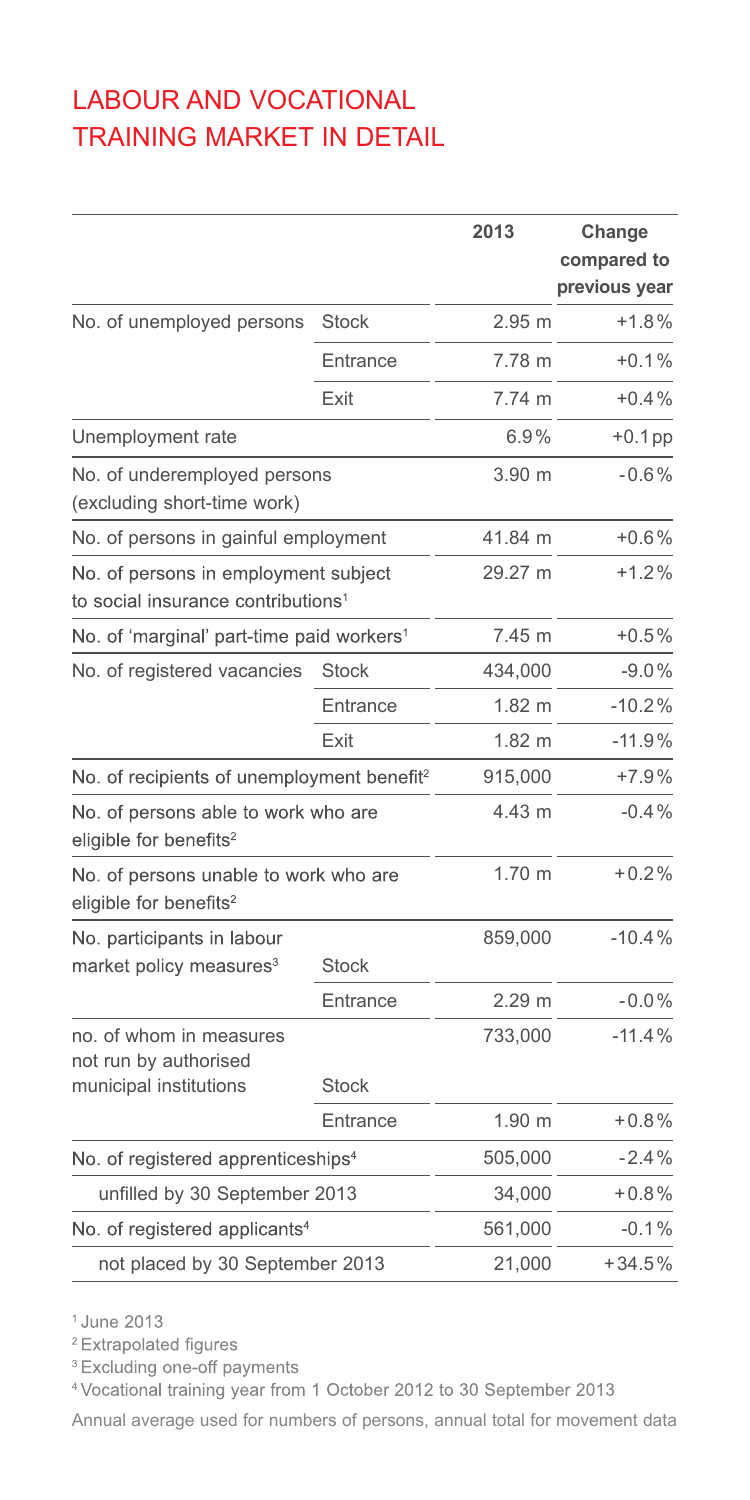### LABOUR MARKET

After a period of weakness in the winter half-year of 2012/13, the German economy reverted to a course for growth during 2013.

In broad terms the labour market remained unaffected by weak economic growth. In 2013 gainful employment and employment subject to social insurance contributions continued to rise albeit at a somewhat weaker rate compared to the previous year. However, unemployed persons are only partly benefiting from the increase in employment as their profiles often do not sufficiently match the demand for manpower. The number of unemployed has increased somewhat on an average annual basis which is also because relief by provided labour market policy measures has decreased. In contrast, underemployment which takes into consideration such changes fell slightly.

### VOCATIONAL TRAINING MARKET

The challenges facing the vocational training market continue to grow. Bringing about a successful balance in the market, i.e. bringing together young people and businesses in terms of regional needs, professions and qualifications, has become more difficult. Therefore, in 2013 the situation in the vocational training market has not developed as favourably compared to the two previous years. While the number of applicants has remained constant due to some double cohorts of school-leavers with upper secondary school qualifications, the number of apprenticeships has fallen. In total, there are more applicants than apprenticeships, a discrepancy that was somewhat bigger compared to the previous year.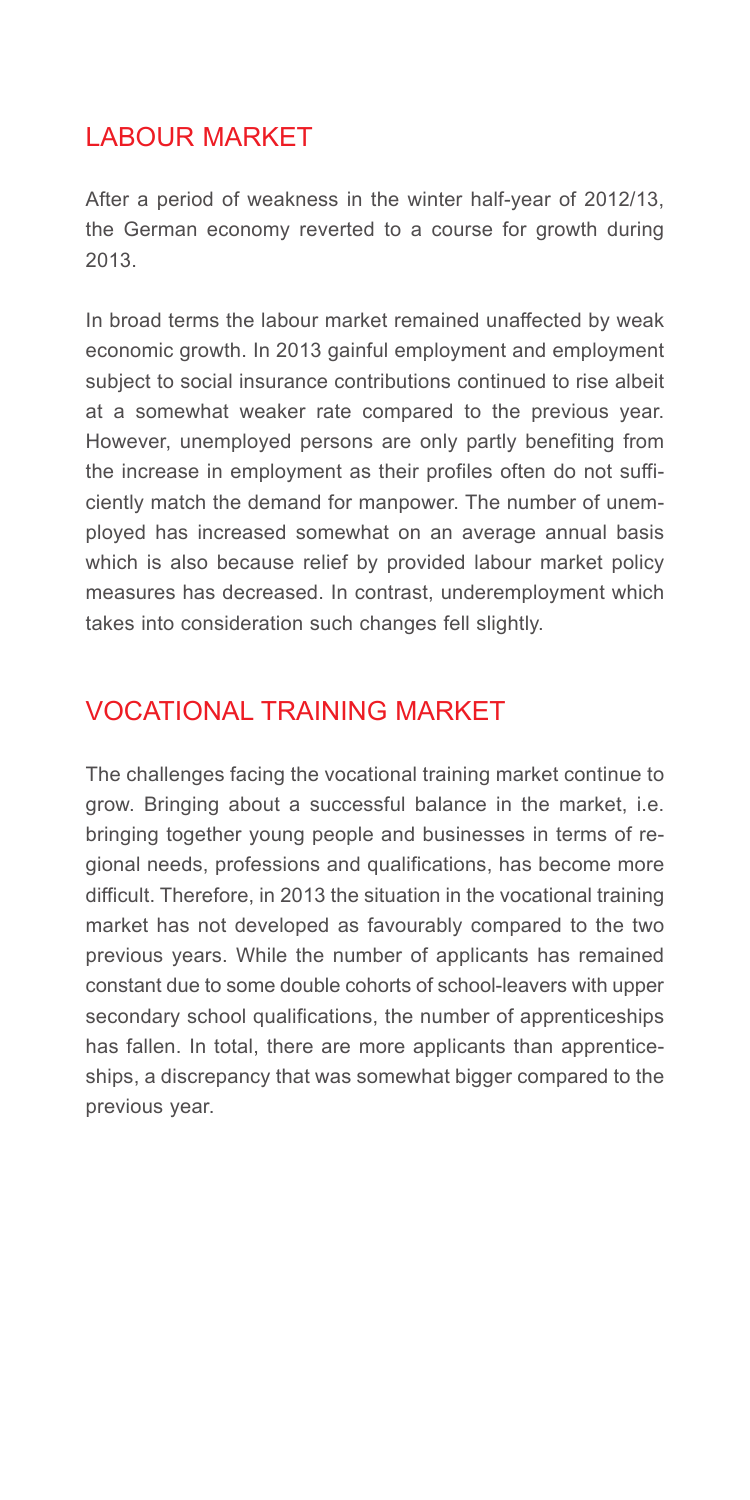# FINANCES OF THE FEDERAL EMPLOYMENT AGENCY

The emerging recovery in the German economy that occurred in the second quarter of the year was also reflected in the BA's financial results. The funding deficit of €186m was offset by the BA's reserves which meant that no federal loans needed to be availed of. However, the overall positive economic growth could not be used for an additional build-up of reserves for the future.

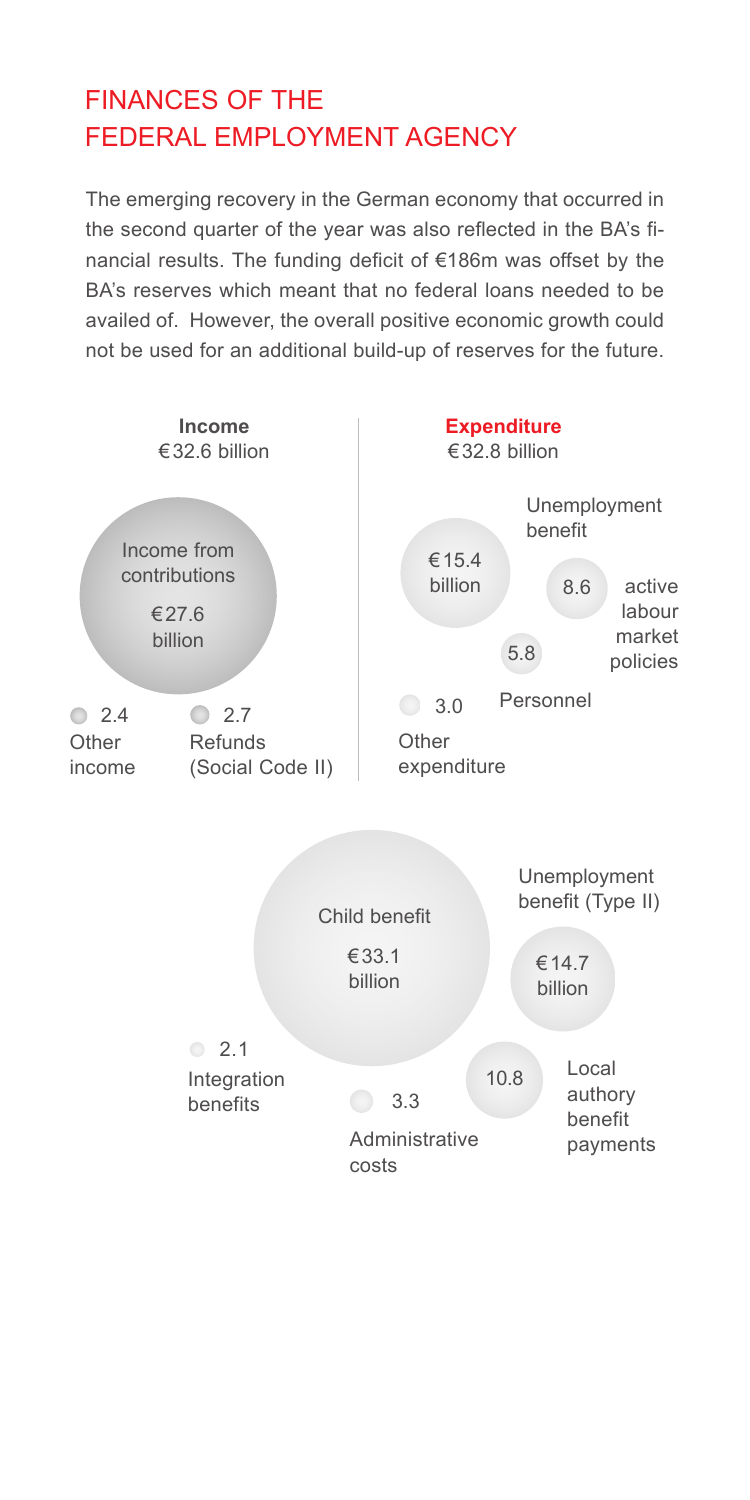# HUMAN RESOURCES

In addition to an engagement index, the promotion of diversity as well as the physical and emotional well-being of our employees are further focal points of our human resources policy. Furthermore, skills development and ongoing learning are supported by means of further development in the area of training programmes.



<sup>1</sup> Data is based on voluntary disclosure as part of an internal employee survey

Source: Federal Employment Agency, ERP-Personal

### INFORMATION TECHNOLOGY

The BA operates one of the biggest IT landscapes in Germany. A particular challenge is represented by the size and complexity of different tasks meaning that the further development and improvement in IT processes are constantly being moved forward.

| No. of items sent by post per month  | 8m              |
|--------------------------------------|-----------------|
| No. of emails per month              | 34m             |
| No. of money transfers per month     | 17 <sub>m</sub> |
| Central data centres                 | 3               |
| Decentralised connected data centres | 11              |
| Maintained IT processes              | 120             |
| Self-service PCs                     | 12,000          |
| Connected PC workstations            | 160,000         |
| Servers                              | 10.000          |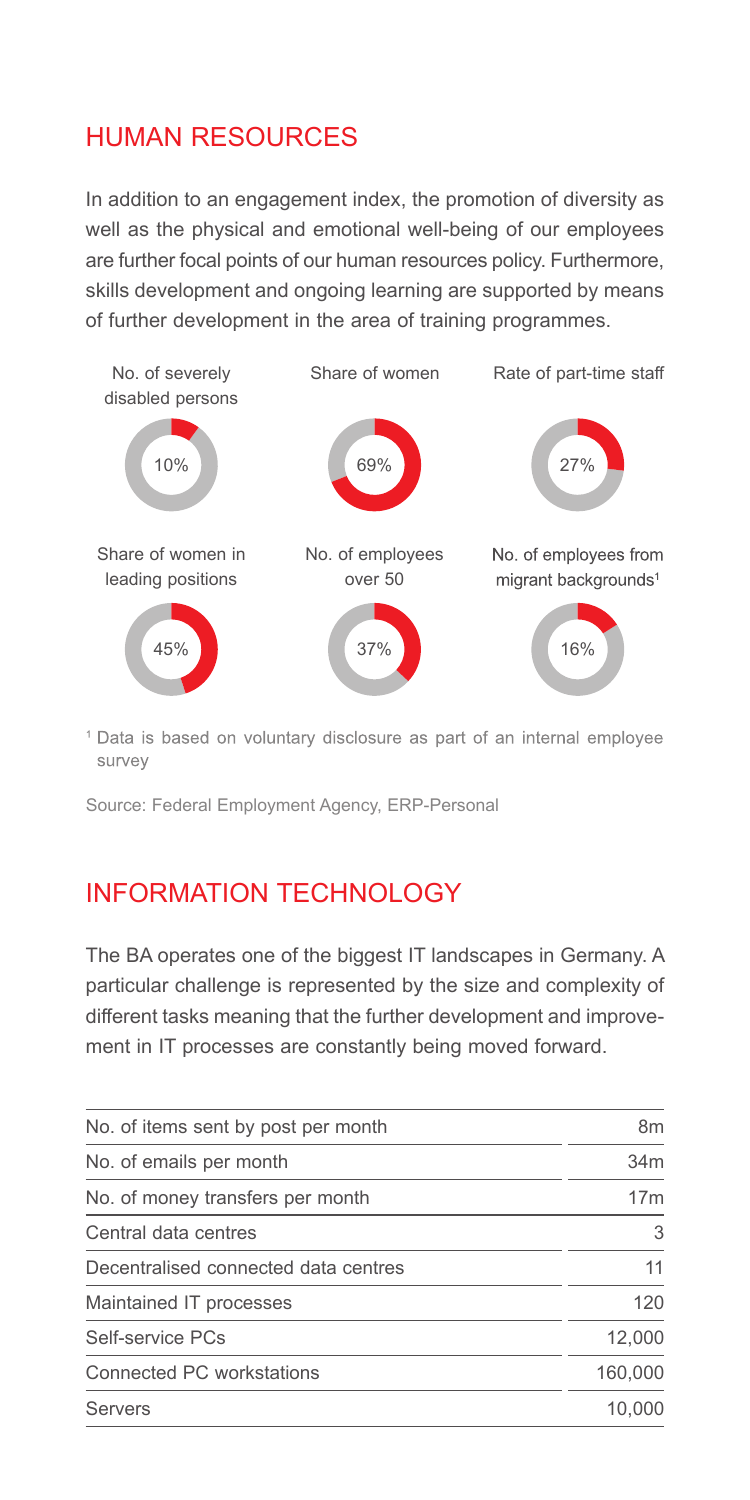# **TARGETS**

In 2013 the further development of the targets and control systems of the unemployment insurance scheme was adopted. In this way, employment agencies were provided with incentives to improve the quality of their integration work and to better support job seekers in need of special assistance as well as small and medium enterprises.

The overarching business policy targets in the BA's unemployment insurance scheme were updated in 2013 in the same way as in previous vears as part of which targets relating to integration and guidance in the unemployment insurance scheme represented the biggest challenge.

Job centres were measured on the following targets in 2013: 'Reducing the need for assistance', 'Improving integration into gainful employment' and 'Avoiding long-term drawdown of benefits'. With changes in the labour market, integrating clients is a growing challenge. The operating results reflect this trend.

### **QUALITY**

The BA aspires to constantly improve its products, processes and services. As a learning organisation it adapts its main work to changing client requirements.

In 2013 a high level of satisfaction with the work of the BA was once again recorded. Employees gave employment agencies an average mark of 2.2 (equivalent to a school grade where 1 is the highest and 6 is the lowest). On average employers gave the BA a mark of 2.0. Young people were the most satisfied group with an average mark of 1.8.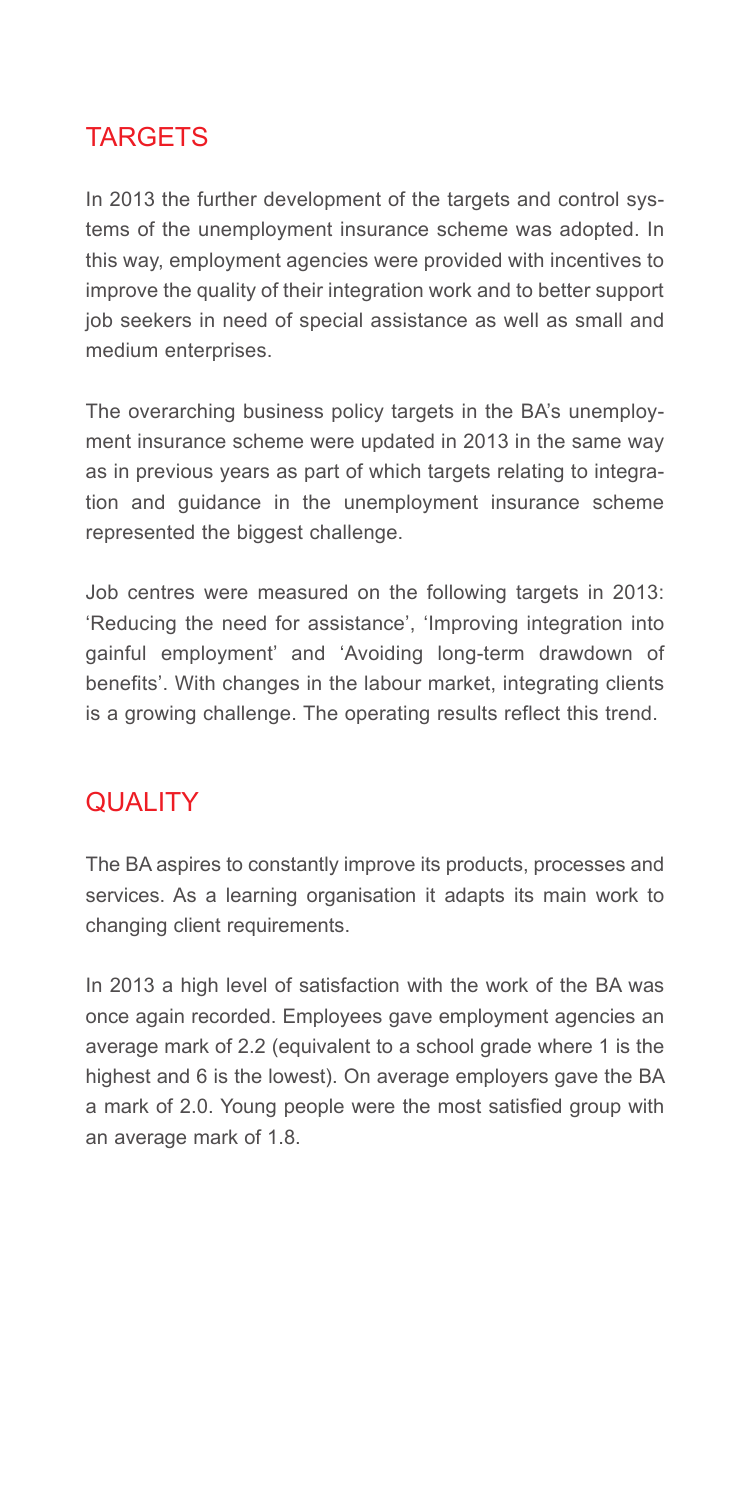### IMPORTANT EVENTS 2013

#### 15 JANUARY

The BA's JOBBÖRSE is awarded a seal of approval with the grade 'good' in the results of the sectoral evaluation of online job exchanges

#### 28-29 JANUARY

Under the patronage of the Federal Minister of Labour the BA hosts the European Youth Conference 'Ausbildung sichert Zukunft: Beschäftigungschancen der Jugend in Europa erhöhen.'

#### 8 FEBRUARY

BA's Governing Board adopts the initiative 'AusBILDUNG wird was – Spätstarter gesucht'

#### 25 FEBRUARY

The chairs of the Governing Board and Managing Board consult with the President of the European Parliament on labour market trends in Europe and mobility within Europe

#### 7 MARCH

The BA's campaign 'Ich bin gut 2012' is awarded the 2013 German Media Award in the category 'Best Media Strategy'

#### 18 MARCH

JOBBÖRSE app is launched

#### 16 APRIL

The BA's Leadership Academy is awarded the Seal of Excellence at the 2013 German Education Awards

#### 25 APRIL

- BA's Parliamentary Evening
- Girls' Day and Boys' Day

#### 1 MAY

BA's Operational Services are launched

#### 28 MAY

'Beschäftigungschancen für Alleinerziehende erschließen' competition (Opening up employment opportunities for single parents) awards for most successful ideas presented by State Secretary Gerd Hoofe and Managing Board Member responsible for basic income support, Heinrich Alt

#### 1 JUNE

Introduction of toll-free customer service numbers

#### 6 JUNE

Governing Board meets with representatives of the European Commission and European Parliament to discuss youth employment and the role of European public employment services

#### 13 JUNE

Conference in Berlin on 'Perspektiven für junge Erwachsene ohne Berufsabschluss' (Prospects for young people without vocational qualification) set up by and with the collaboration of the Governing Board

#### 20 JUNE

BA is awarded the Comenius award in the category 'Didactic **Multimedia www.planet-beruf.de**

#### 27 JUNE

United Nations Public Service Award for the initiative 'Perspektive Wiedereinstieg'

#### 3 JULY

BA makes presentation on tackling youth unemployment at EU summit talks in Berlin

#### 27 SEPTEMBER

European Commission's Director General for Employment makes presentation to Governing Board on the concept of 'Förderung der Jugendbeschäftigung in Europa' (Promoting youth employment in Europe)

#### 1 OCTOBER

BA becomes member of the European Social Network, a Europewide network of public social services

#### 9 OCTOBER

**www.planet-beruf.de** receives the GIGA-Maus 2013 award for best reference and look-up program in the 'Children under 10 years' category

#### 12 NOVEMBER

BA makes presentation on tackling youth unemployment at second EU youth summit in Paris